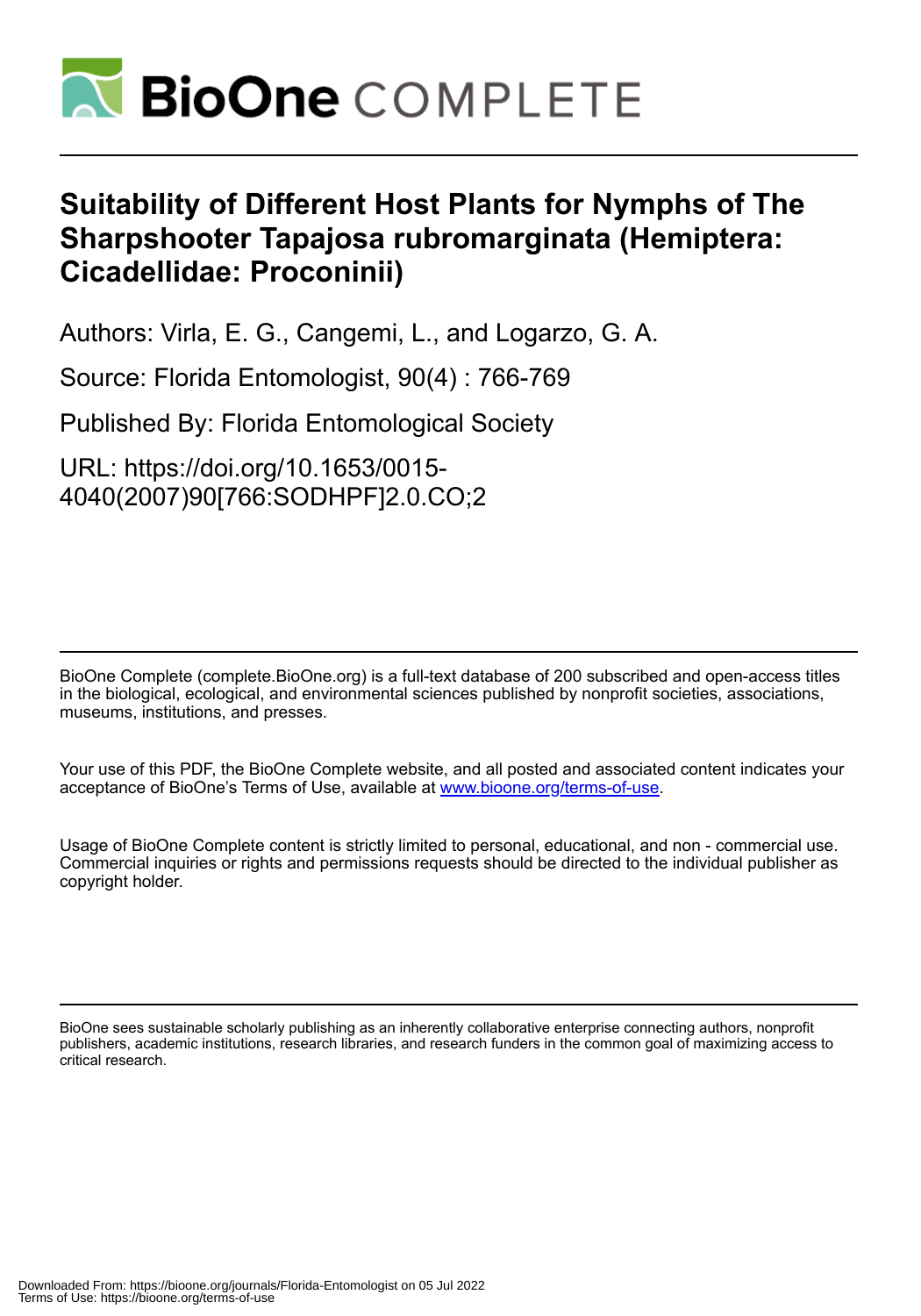## SUITABILITY OF DIFFERENT HOST PLANTS FOR NYMPHS OF THE SHARPSHOOTER *TAPAJOSA RUBROMARGINATA* (HEMIPTERA: CICADELLIDAE: PROCONINII)

E. G. VIRLA<sup>1</sup>, L. CANGEMI<sup>1</sup> AND G. A. LOGARZO<sup>2</sup> 1 PROIMI-Biotecnología, Div. Control Biológico, Av. Belgrano y Pje. Caseros (T4001 MVB), San Miguel de Tucumán, Tucumán, Argentina E-mail: evirla@proimi.org.ar

2 USDA-ARS South American Biological Control Laboratory, USDA-ARS, SABCL Agr. Couns., ARS Lab., U.S. Embassy, Buenos Aires Unit 4325, APO AA 34034-0001 U.S.A. E-mail: glogarzo@speedy.com.ar

The Proconiini tribe (sharpshooters) is one of the largest groups of xylem-feeding insects and includes the majority of the known vectors of xylem-born phytopathogenic organisms (Rakitov & Dietrich 2001; Redak et al. 2003). The glassywinged sharpshooter (GWSS), *Homalodisca vitripennis* (Germar) (= *H. coagulata* Say, Takiya et al. 2006), has become a major pest in California primarily as vector of *Xylella fastidiosa*, a bacteria that causes severe diseases to grapes, citrus, and other important crops (Blua et al. 1999). The invasion of GWSS into California during the last decade and most recently the Pacific Islands in both Hemispheres promotes an increment of studies on diverse aspects of proconines hoppers.

The development of an effective pest management strategy to control *H. vitripennis* requires not only the knowledge of the pest biology but also of their parasitoids and other species potentially suitable for use in new association strategies. A search for, and evaluation and colonization of, egg parasitoids of closely related Proconiini in South America was initiated. Areas of Argentina, Chile, and Peru were selected for surveys due to their close matches to current and potential distributions of the GWSS in California (Jones 2003). Since Nov 2000, an extensive exploration of sharpshooter egg parasitoids in those regions was carried out. The survey was conducted using sentinel eggs of the common South American proconiini sharpshooter, *Tapajosa rubromarginata* Signoret. At least 20 species of egg parasitoids were recovered from this species during the study (Logarzo et al. 2003, 2004, 2006; Virla et al. 2005).

Few studies have evaluated the developmental biology of Proconiini, probably because of the difficulty in rearing these insects (Turner & Pollard 1959). *Homalodisca vitripennis* must be reared with host plants (Setamou & Jones 2005) due to the lack of an artificial diet or a diet-based rearing system for this and other sharpshooters. Efforts to rear *T. rubromarginata* in the laboratory with Johnson grass (*Sorghum halepense* L. Pers.) or sugar cane (*Saccharum officinarum* L.), the plants on which this species was mostly collected (Costilla et al. 1972; Virla et al. 2005), were un-

successful (EGV, pers. comm.). As was demonstrated for other sharpshooter species, nymphs and adults probably have different nutritional requirements, and only a few host plants apparently support the development of nymphs to maturity (Brodbeck et al. 1990; Mizell & Andersen 2001). The alternation of host plant is an important sharpshooter survival mechanism (Milanez et al. 2001). In addition, Milanez et al. (2003) demonstrated for *Oncometopia fascialis* (Signoret) that some plants promote higher feeding and survival rates than others. Nielson et al. (1975) working with *O. alpha* Fowler on broadbean (*Vicia faba* L.), and Setamou & Jones (2005) studying GWSS on cowpea (*Vigna unguiculata* L.) demonstrated the possibility of rearing a sharpshooter using a single host.

The objective of this study was to evaluate the suitability of seven selected host plants as host of *T. rubromarginata* to identify the best substrate to rear this sharpshooter from first instar to adult in laboratory. Nymph viability of *T. rubromarginata* on several substrates was estimated through no-choice tests. The criterion measured was the number of adults of *T. rubromarginata* emerged on each substrate.

All tests were conducted in a greenhouse at room temperature during spring and summer (Dec 2005 to Mar 2006) at  $25.4 \pm 3.7^{\circ}$ C, with a daily fluctuation of about 8°C, 60-80% RH (mean  $68 \pm 11$ ), and natural photoperiod. Nymphs of *T. rubromarginata* for the test were obtained in the laboratory from field collected eggs laid in wild Johnson grass plants. The selected host plants were cultured in plastic pots, and watered to saturation every day. All the experiments began with 3-week-old plants, and in case of decay they were replaced by a new one of the same age.

To measure the most appropriate plant substrate a couple of newly emerged nymphs (less than 6 h old) were caged on a potted plant in a cylindrical cage (35 cm high  $\times$  18 cm diam) of PET (polyethylene-terephthalate). For ventilation, the top end of the tube was covered with muslin fabric. One hundred nymphs (50 replicates, 2 nymphs each) of *T. rubromarginata* were tested on the 7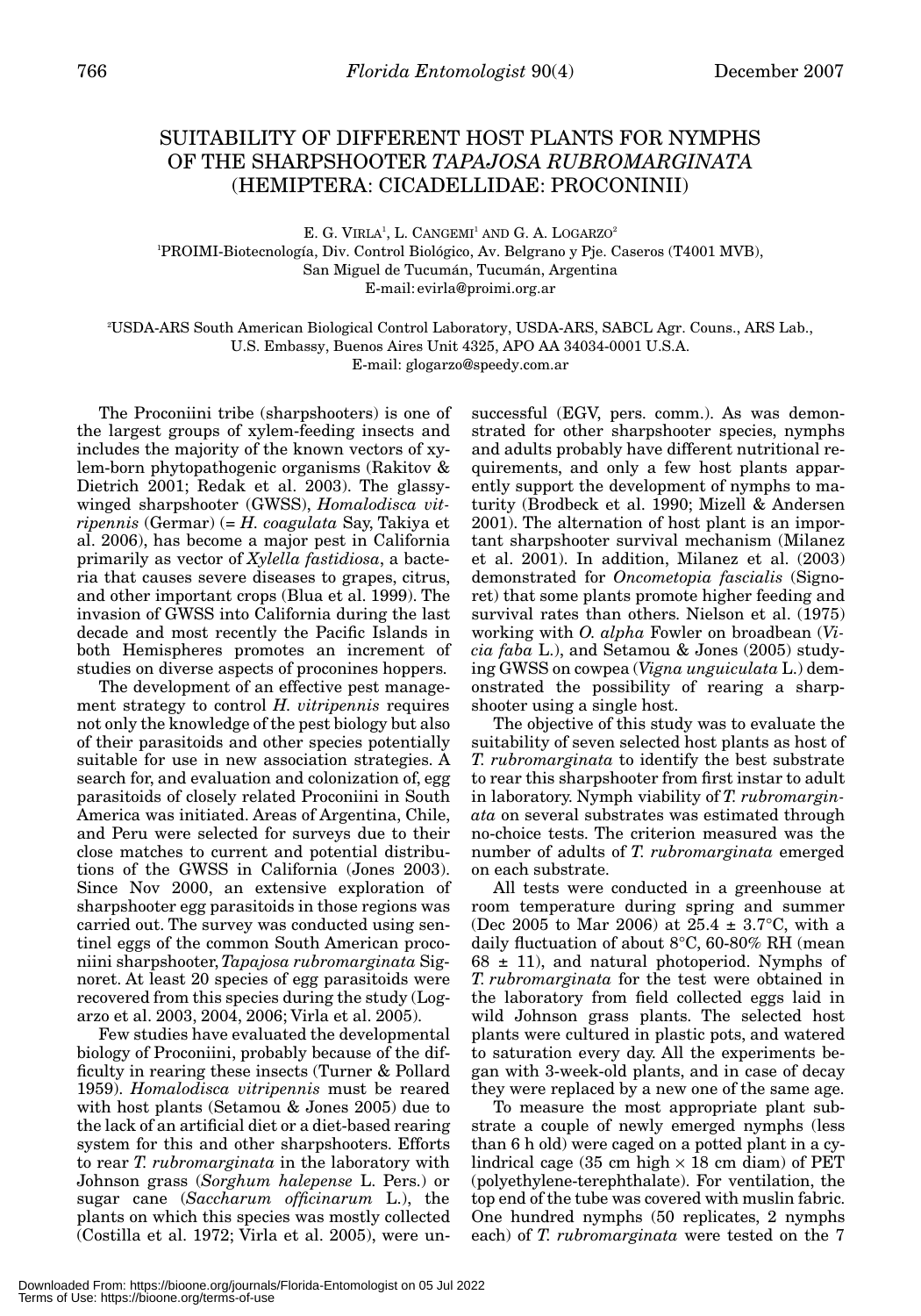rearing plant treatments. Plant selection was based on plants used in the field by *T. rubromarginata* and host plants that positively demonstrated they were suitable hosts, such as cowpea. The 7 treatments were: (1) sweet orange (*Citrus sinensis* L. var. tangerina), (2) corn (*Zea mays* L.), (3) bermuda grass (*Cynodon dactylon* (L.) Pers.), (4) rescuegrass (*Bromus unioloides* HBK), (5) bur clover (*Medicago polymorpha* L.), (6) cowpea (*Vigna unguiculata* L.), and (7) a mixture of mint + oat (*Mentha piperita* + *Avena sativa* L.). Each replicate was checked daily to ensure plant quality and to record the instars reached by the nymphs and mortality. Nymphal development time data for Cowpea and mint + oat were subjected to Student's *t* test for mean separation at 0.05 level of significance.

Nymphs of *T. rubromarginata* reached adult stage on two plant, (1) cowpea, and (2) a combination of mint and oat. Nymphs were not able to reach the fifth instar in any of the 5 remaining plant treatment (Table 1). Forty-eight percent of the neonate nymphs were able to reach the adult stage on cowpea as host and 9% with mint + oat. The result on cowpea was similar to Setamou & Jones (2005) result in which 36% of GWSS nymphs reached adult stage on cowpea.

Contrary to our results, in which no nymphs of *T. tubromarginata* reached adult stage on sweet orange (*C. sinnensis*), Paiva et al. (2001) recorded that 84% of *Acrogonia gracilis* (Osborn), 79.8% of *Dilobopterus costalimai* Young, and 49.9% of *Oncometopia facialis* (Signoret) nymphs reached adult stage reared on this host. However, Almeida & Lopes (1999) recorded high mortality during the first instar of *Oncometopia fascialis* and *Homalodisca ignorata* Melichar when the immatures were fed with *C. sinnensis*.

No nymphs of *T. tubromarginata* reached the adult stage on the remaining 5 plant substrates. All newly emerged nymphs reared with rescuegrass and sweet orange succumbed before the first molt. Less than 10% of the nymphs feeding on corn, Bermuda grass, or bur clover were able to pass to second instar. Only 1% of the nymphs fed corn reached  $4<sup>th</sup>$  instar (Table 1). The behavior of nymphs and adults (feeding, movements, etc.) in the breeding cages was similar to that described

for other sharpshooters by Turner & Pollard (1959) and Nielson et al. (1975).

The proportion of sexes obtained both on mint + oat and on cowpea were 1:1 (5 females: 4 males in the first and 25 females: 23 males with cowpea). The entire pre-imaginal development time was similar in both treatments, cowpea (57.1  $\pm$ 12.3 d), and mint + oat  $(59.2 \pm 4.3 \text{ d})$  (Table 2). Development time in males and females did not show differences in cowpea  $(P = 0.45, P > 0.05)$ . Setamou & Jones (2005) reported that GWSS males developed faster than females. They established that females, because they may have greater nutritional needs than males for ovarian and eggs maturation, had a longer developmental period during the last nymphal stage. They hypothesized that this fact might prevent inbreeding of GWSS populations. In this study, sex differences were not found in the developmental duration for the whole pre-imaginal period of *T. rubromarginata* in either host plant system.

The data obtained provide evidence that cowpea is an appropriate substrate to rear *T. rubromarginata* in the laboratory. The information gathered in this study is not only useful to initiate studies designed to describe life history parameters for *T. rubromaginata* in the laboratory but also to enable studies on its natural enemies, in particular egg parasitoids. During the evaluation of the South American egg parasitoids in their native range we found serious limitations during the studies due to difficulties in egg supplies of *T. rubromarginata*; and due to reverse seasons, it was impossible to ship South American parasitoids to United States during winter.

We thank Eduardo Frias for technical assistance. We thank Juan Briano and Arabella Bugliani (USDA, SABCL-Argentina) for reading and improving a previous version of the manuscript. Lastly, we thank the anonymous reviewers and the editor for thoughtful comments on the manuscript.

## SUMMARY

The glassy-winged sharpshooter (GWSS), *Homalodisca vitripennis* (Germar) has become a major pest in California primarily as a vector of

TABLE 1. PERCENTAGE OF NYMPHS OF *TAPAJOSA RUBROMARGINATA* THAT REACH EACH INSTAR AND ADULT STAGE WHEN FED ON DIFFERENT HOST PLANTS.

| T. rubromarginata | Cowpea  | $Mint + oats$ | Corn             | Bur clover | Bermuda<br>grass | Rescue<br>grass | Sweet<br>orange |
|-------------------|---------|---------------|------------------|------------|------------------|-----------------|-----------------|
| $1st$ instar      | $100\,$ | 100           | $100\,$          | 100        | $100\,$          | 100             | 100             |
| $2nd$ instar      | 76      | 90            | 6                | 4          | 2                | 0               | 0               |
| $3th$ instar      | 71      | 85            | $\boldsymbol{2}$ |            | 0                | 0               | 0               |
| $4th$ instar      | 60      | 78            |                  | $\theta$   | 0                | 0               | 0               |
| $5th$ instar      | 55      | 53            | 0                | 0          | 0                | 0               | 0               |
| Adults            | 48      | 9             | $\theta$         | 0          | 0                |                 | 0               |

Downloaded From: https://bioone.org/journals/Florida-Entomologist on 05 Jul 2022 Terms of Use: https://bioone.org/terms-of-use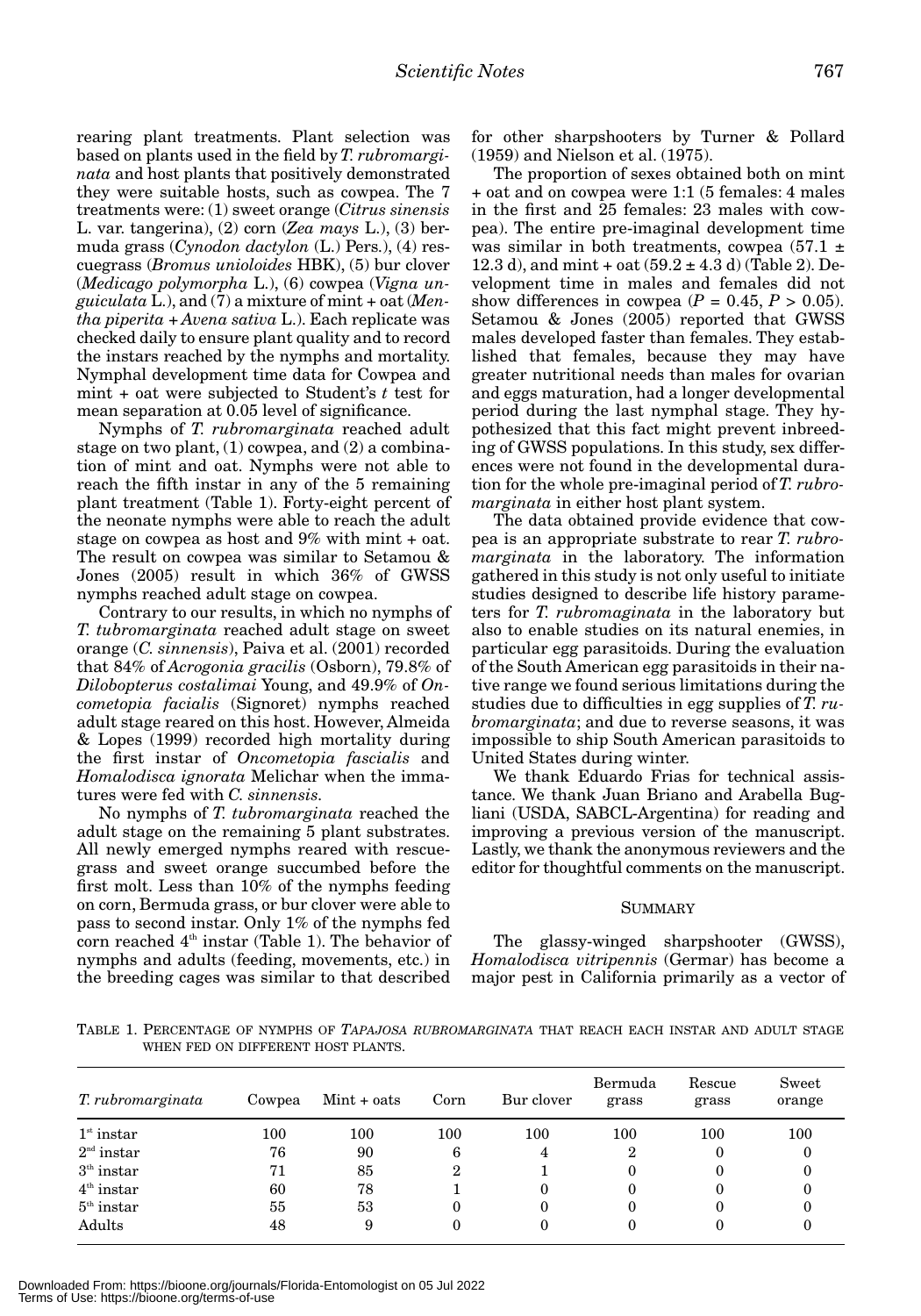|                |  |  | TABLE 2. DEVELOPMENT TIME OF NYMPHAL STAGE (I-V) OF TAPAJOSA RUBROMARGINATA ON COWPEA AND MINT +    |  |  |
|----------------|--|--|-----------------------------------------------------------------------------------------------------|--|--|
|                |  |  | OATS. MEANS FOLLOWED BY THE SAME LETTER IN A ROW ARE NOT SIGNIFICANTLY DIFFERENT ( $P > 0.05$ , $t$ |  |  |
| STUDENT TEST). |  |  |                                                                                                     |  |  |

|                  | Cowpea             |       | $Mint + oats$      |       |  |
|------------------|--------------------|-------|--------------------|-------|--|
| Development time | $Mean \pm SD$ days | Range | $Mean \pm SD$ days | Range |  |
| Male + female    | $57.1 \pm 12.3$ a  | 39-92 | $59.2 \pm 4.3$ a   | 55-68 |  |
| Male             | $58.6 \pm 12.3$ a  | 39-80 | $59.0 \pm 3.3$ a   | 55-63 |  |
| Female           | $55.7 \pm 12.5$ a  | 39-92 | $59.4 \pm 5.4$ a   | 55-68 |  |

*Xylella fastidiosa*, a bacteria that cause severe diseases to grapes. Owing to the uncertainty of the effectiveness of egg parasitoids native to California against GWSS, a neo-classical biological control approach is ongoing. The survey of natural enemies is conducted on leafhoppers closely related to the target pest in South America. In 2000, egg parasitoids of *Tapajosa rubromarginata*, a sharpshooter closely related to GWSS, were sought in regions in South America where climate types and habitats were similar to California. Nymphs and adults have different nutritional requirements, alternating host plant as a survival mechanism. Apparently, only a few host plants support the development of nymphs to maturity. We tested the viability of nymphs of *T. rubromarginata* reared on sweet orange, corn, bermuda grass, rescuegrass, bur clover, cowpea, and a combination of mint + oat as an attempt to determine a suitable substrate to rear this sharpshooter. We recorded high mortality of the newly emerged nymphs maintained with rescuegrass, sweet orange, corn, Bermuda grass and bur clover. Nymphs successfully reached the adult stage only eating on cowpea plants and the combination of mint + oat. Based on the observed survival rate and the number of individuals that reached the adult stage, cowpea was the most appropriate substrate for rearing *T. rubromarginata* in the laboratory.

## REFERENCES CITED

- ALMEIDA, R., AND J. SPOTTI LOPEZ. 1999. Desenvolvimento de imaturos de *Dilobopterus costalimai* Young, *Oncometopia facialis* (Signoret) e *Homalodisca ignorata* Melichar (Hemiptera: Cicadellidae) em citros. An. Soc. entomol. Brasil 28: 179-182.
- BLUA, M., P. PHILLIPS, AND R. REDAK. 1999. A new sharpshooter threatens both crops and ornamentals. California Agriculture 53: 22-25.
- BRODBECK, B., R. MIZELL, W. FRENCH, P. ANDERSEN, AND J. ALDRICH. 1990. Amino acids as determinants of host preference for the xylem feeding leafhopper, *Homalodisca coagulata* (Homoptera: Cicadellidae). Oecologia 83: 338-345.
- COSTILLA, M., H. BASCO, AND V. OSORES. 1972. Primera cita para Tucumán del bicho llovedor de la caña *Tapajosa rubromarginata* (Signoret) (Homoptera - Cicadellidae), en cultivos de caña de azúcar. IDIA Supl. 28: 126-129.
- JONES, W. A. 2003. Use of climate matching in an insect biological control program, p. 51 *In* J. R. P. Parra et al. [eds.], Simposio de Controle Biologico, Sao Pedro, SP, Livro de resumos e programa official, Piracicaba: Sociedade Entomologica do Brasil. 206 pp.
- LOGARZO, G., S. V. TRIAPITSYN, AND W. A. JONES. 2003. New host records for the two species of *Gonatocerus* (Hymenoptera: Mymaridae) in Peru, egg parasitoids of proconiine sharpshooters (Hemiptera: Clypeorrhyncha: Cicadellidae). Florida Entomol. 86: 846-847.
- LOGARZO, G. A., E. G. VIRLA, S. V. TRIAPITSYN, AND W. A. JONES. 2004. Biology of *Zagella delicata* (Hymenoptera: Trichogrammatidae) an egg parasitoid of the sharpshooter *Tapajosa rubromarginata* (Hemiptera: Clypeorrhyncha: Cicadellidae) in Argentina. Florida Entomol. 87: 511-515.
- LOGARZO, G. A, J. DE LEÓN, S. TRIAPITSYN, L. GONZÁLEZ, AND E. VIRLA. 2006. First report of a Proconiine sharpshooter, *Anacuerna centrolinea* (Hemiptera: Ciadellidae), in Chile, with notes on its biology, host plants, and egg parasitoids. Ann. Entomol. Soc. Am. 99: 879-883
- MILANEZ, J., J. POSTALI PARRA., AND D. MAGRI. 2001. Alternation of host plants as a survival mechanism of leafhoppers *Dilobopterus costalimai* and *Oncometopia facialis* (Hemiptera: Cicadellidae), vectors of the Citrus Variegated Chlorosis (CVC). Sci. Agric. 58: 699-702.
- MILANEZ, J., J. POSTALI PARRA, I. CUSTODIO, D. MAGRI, C. CERA, AND J. SPOTTI LOPEZ. 2003. Feeding and survival of citrus sharpshooters (Hemiptera: Cicadellidae) on host plants. Florida Entomol. 86: 154-157.
- MIZELL R., AND P. ANDERSEN. 2001. Keys to management of glassy-winged sharpshooter: interactions between host plants, malnutrition and natural enemies, pp. 81-84 *In* Proceedings of the Pierce's Disease Research Symposium. December 5-7, 2001 Coronado Island Marriot Resort, San Diego, California. Department of Food and Agriculture, Digital Logistix, Sacramento, California. 141 pp.
- NIELSON, M. W., C. MAY, AND W. TINGEY. 1975. Developmental biology of *Oncometopia alpha*. Ann. Entomol. Soc. Am. 68: 401-403.
- PAIVA, P., S. BENVENGA, AND S. GRAVENA. 2001. Aspectos biológicos das cigarrinhas *Acrogonia gracilis* (Osborn), *Dilobopterus costalimai* Young e *Oncometopia facialis* (Signoret) (Hemiptera: Cicadellidae) em *Citrus sinensis* L. Osbeck. Neotropical Entomol. 30: 25-28.
- RAKITOV, R., AND C. DIETRICH. 2001. Evolution and historical ecology of the proconiini sharpshooters, pp 139- 140 *In* Proc. Pierce's Disease Research Symposium. December 5-7, 2001, Coronado Island Marriot Resort, San Diego, California. Department of Food and Agriculture, Digital Logistix, Sacramento, California. 141 pp.